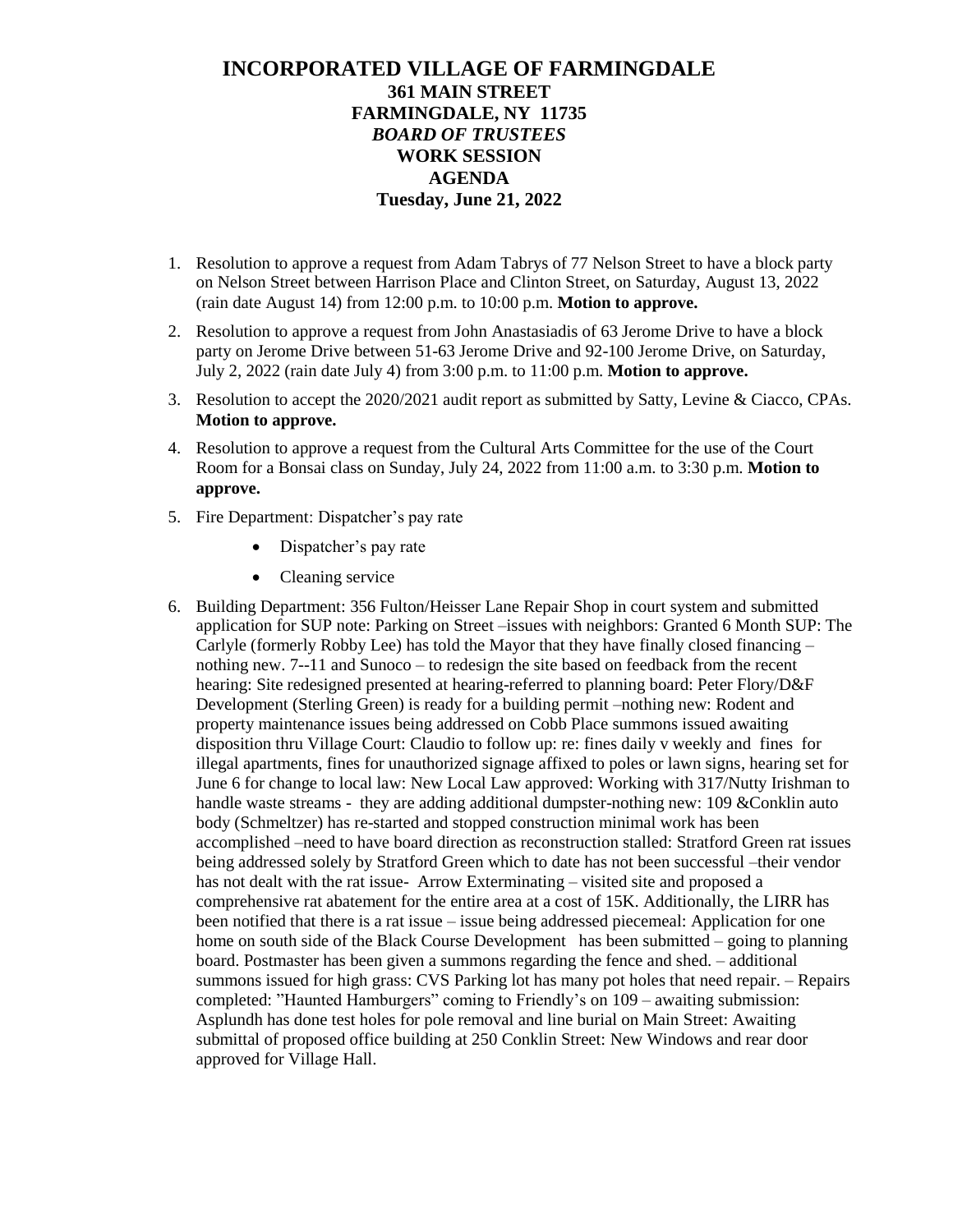## **INCORPORATED VILLAGE OF FARMINGDALE 361 MAIN STREET FARMINGDALE, NY 11735** *BOARD OF TRUSTEES* **WORK SESSION AGENDA Tuesday, June 21, 2022**

7. Highway Department: Lot Maintenance and Routine Maintenance of Main Street: Routine garbage pick-up in Parks and dog stations: Ongoing storm prep/planning and debris removal: DPW Garage Renovations underway completion expected in 10 days: End-May sub-contractor coordination: Flower pots prepped for Main Street: 55 Clinton Ave. boarded up and painted. Stumps are located at 90 Conklin, Citibank Building on Conklin, Clinton Street. The PO has been issued to West Star for the new DPW garage. Preliminary site work, including retaining wall, will be done by Roadwork Ahead. Drainage finished on Dale Drive: Prepping for Movies and Pops Concerts:

From Ken Tortoso:

DPW weekly job assignment's from the week of 5th-12th

It's been another busy week for your DPW crews.

1# our new Loader was delivered. Just waiting to be registered.. Thank you to the board for making it happen.

2# hanging baskets are up and looking beautiful

3# all the watering systems seems to be working well

4# swapping out the large flower pots with the extras, the past heavy rain storms have been flooding them out. Keeping an eye on them.

5# memorial day was a success. We power washed the monuments and the flower fountain on the green

6# Stapleton tree will be in on the 15th to do some takedowns if weather permits. He will be in next month for stumps

7# TOB lighting has been in repairing fixtures around the village. If you see any lights that are out please shoot me a text

8# DPW has moved into to our new offices, just waiting on racks from Grainger so we can move the parts into the new parts room. Racks should be in by early July.

9# Pothole crew was out last week repairing some spot in the area of the railroad

10# RWA has been in the village repairing some issues on Main st

11# Jim Bacon has been doing a great job with the watering of the flowers

12# The men's toilet in village hall was repaired.

13 # The village of Farmingdale Pride parade prepping was ongoing; we utilized all dpw personal to make it a great success!

DPW used 74 barricades and the use of all our capital trucks and other equipment. The crews did a terrific job during and the clean up after the event. Big thankyou goes out to village administrator B Harty and Code Officer Dave Rodenburg and his code department. The 2 departments worked hand in hand to make it happen! Without them the event would not have been possible. Thank you goes out to them!